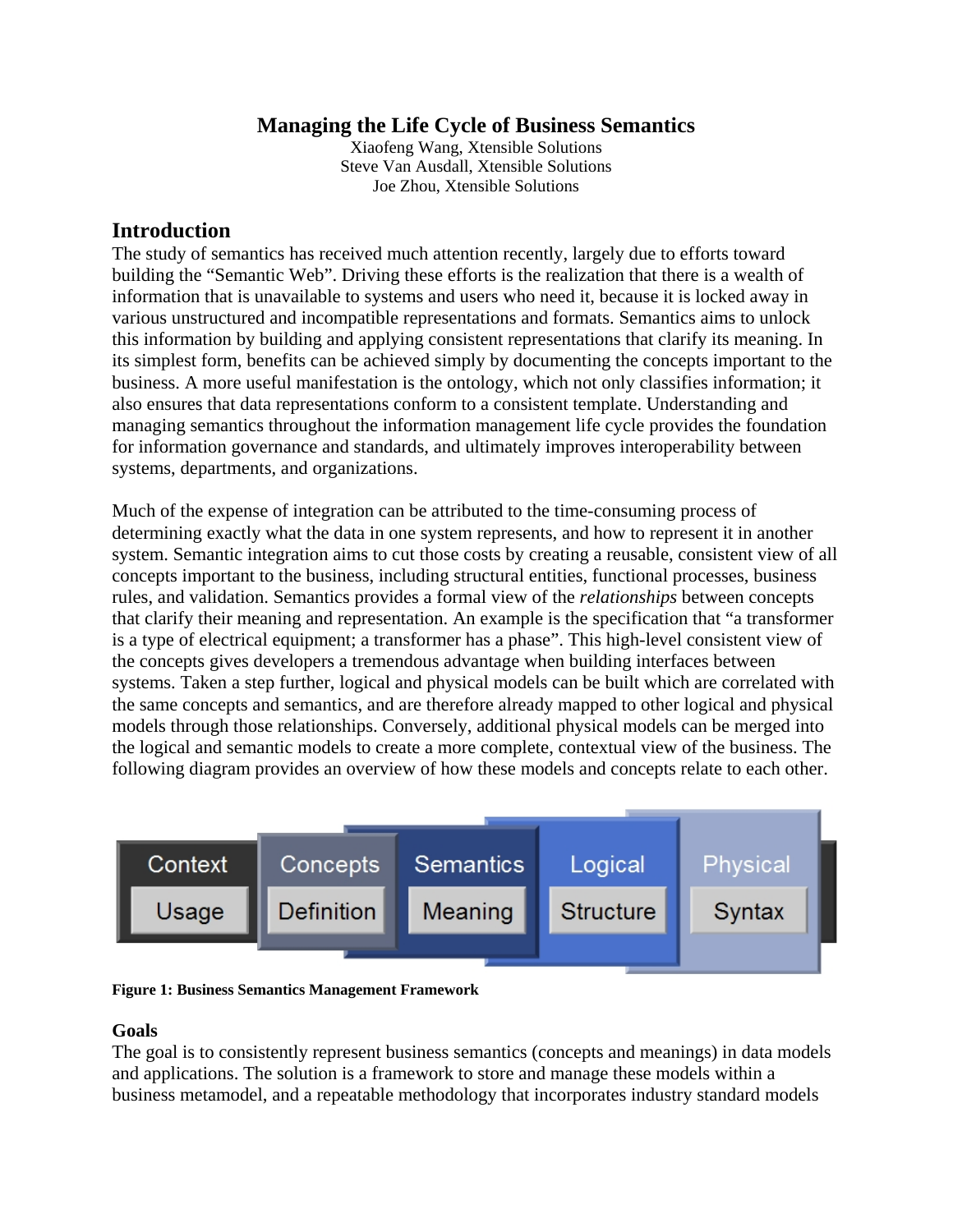and technologies to generate message schemas and other implementation artifacts. This approach provides improved integration of new and upgraded systems, lowers maintenance costs, and produces reusable interoperable models and artifacts.

## **Challenges**

Business semantics specify, define, and govern the meaning of the terms comprising the domain knowledge, including business concepts, behaviors, structures, relationships, and rules. In a typical electrical utility IT environment, the business semantics can be found in various domainspecific systems including EMS, OMS, GIS, WMS, and SCADA. Unlike the Semantic Web, where the main problem is lack of structure, the core difficulty in an enterprise system integration project is determining and reconciling inconsistent representations. These inconstancies may result from using different terms for the same concepts, using the same term for slightly different concepts, grouping attributes by different concepts, or using different technologies, representations and models to depict the business semantics. Dealing with the inconsistencies, and bridging the gap between the disparate technologies is a great challenge.

Service-Oriented Architecture (SOA) is now the hot topic. Many companies are betting on SOA to solve the integration problem. Though SOA has great potential to decouple integration points, increase interoperability, and decrease integration costs over time, simply using the technology does not guarantee success. Technologies like XML, WSDL, and SOAP may at first appear simple, but the concepts, formats, processes, and dependencies can quickly become unmanageable  $[4]$ . Understanding, representing, and using business semantics consistently are the key to success  $^{[5]}$ .

#### **Benefits**

Semantic integration provides advantages and solutions to many problems found in system integration [1]. The concepts and ideas of semantic integration have been steadily gaining ground in the utility industry for many years  $[2, 3]$ . Representing business semantics in a set of models and messages so that the business meaning can be communicated unambiguously between applications, systems, processes, and people is one of the major advantages that differentiates the semantic integration approach from others.

A clear view of the business semantics provides many advantages, not just in IT, but to every department in the organization. First and foremost, having a definitive source for each business concept provides a dictionary of terms, with synonyms, so that people **understand** each other better across organizational divisions. But within IT, this information provides **increased productivity** for projects involving integration. Developers can search for conceptual data elements, then browse all structures (relational tables, XML messages, etc.) linked to them, and find information about what values are valid, and what they mean. This is now more important than ever, with development resources changing more frequently, and often having little familiarity with domain concepts, let alone legacy systems and formats. In addition, with standardization comes economic savings. Over time, integration components can be made to be **reusable**, providing an in-house library of common routines and examples from which new endpoints can be built.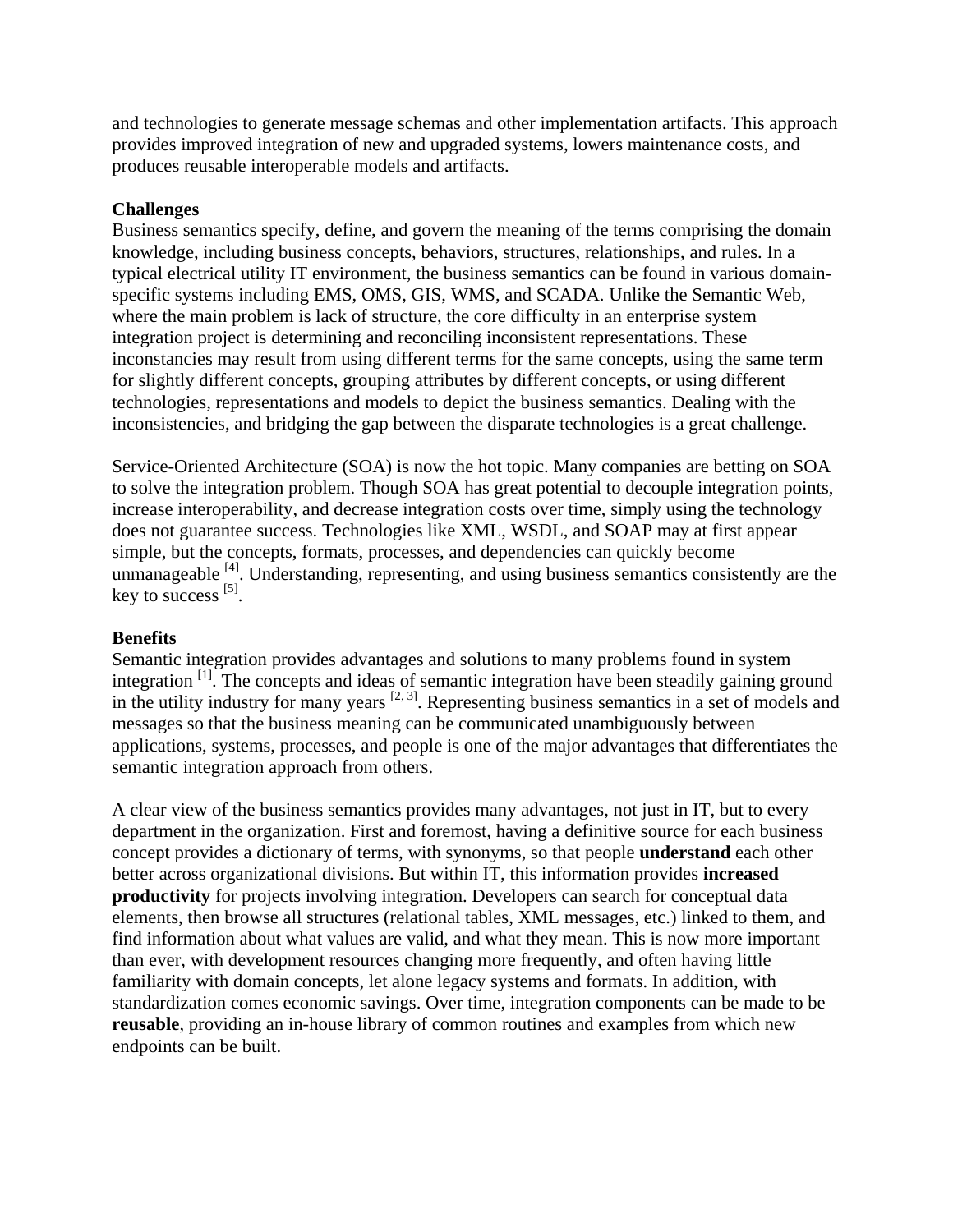Besides the "knowledge management" advantages listed above, the real benefits come once formal, consistent rigor has been used to model and store the semantics, making them machine readable. Having the ability to process semantics provides numerous opportunities for **automated and assisted** modeling and development functionality, such as:

- Improved Search and Navigation ("Smart" Search)
- Semantic Generation (Syllogism) and Validation
- Impact Analysis
- Entity Specification
- Message Building
- Even Mappings and Transformations!

Another benefit of the semantic model-driven integration approach is that it **simplifies management** of integration dependencies. Without a framework to manage the interrelationships between systems, it quickly becomes extremely difficult to account for and test all possible scenarios prior to deployment. Needless to say, finding problems due to unforeseen integration dependencies in a live system is not an enviable situation. By managing semantics and integration models carefully, it is possible to reduce artificial dependencies, and to isolate and control real ones.

In the following sections, we will first propose a framework to manage business semantics, and then explore the business semantics life cycle. Details are discussed, including gathering and creating business semantics, merging industry standard models and existing data models into an enterprise logical canonical integration model, mapping application or external contexts to the canonical model, and deriving implementation models from the logical model.

## **Business Semantics Management Framework**

This section describes the layers of the business modeling framework, depicted in the diagram below. Obviously, this information quickly becomes a large web of elements. Only a few examples have been shown to give an idea of the content in each layer.



**Figure 2: Business Semantic Management Framework**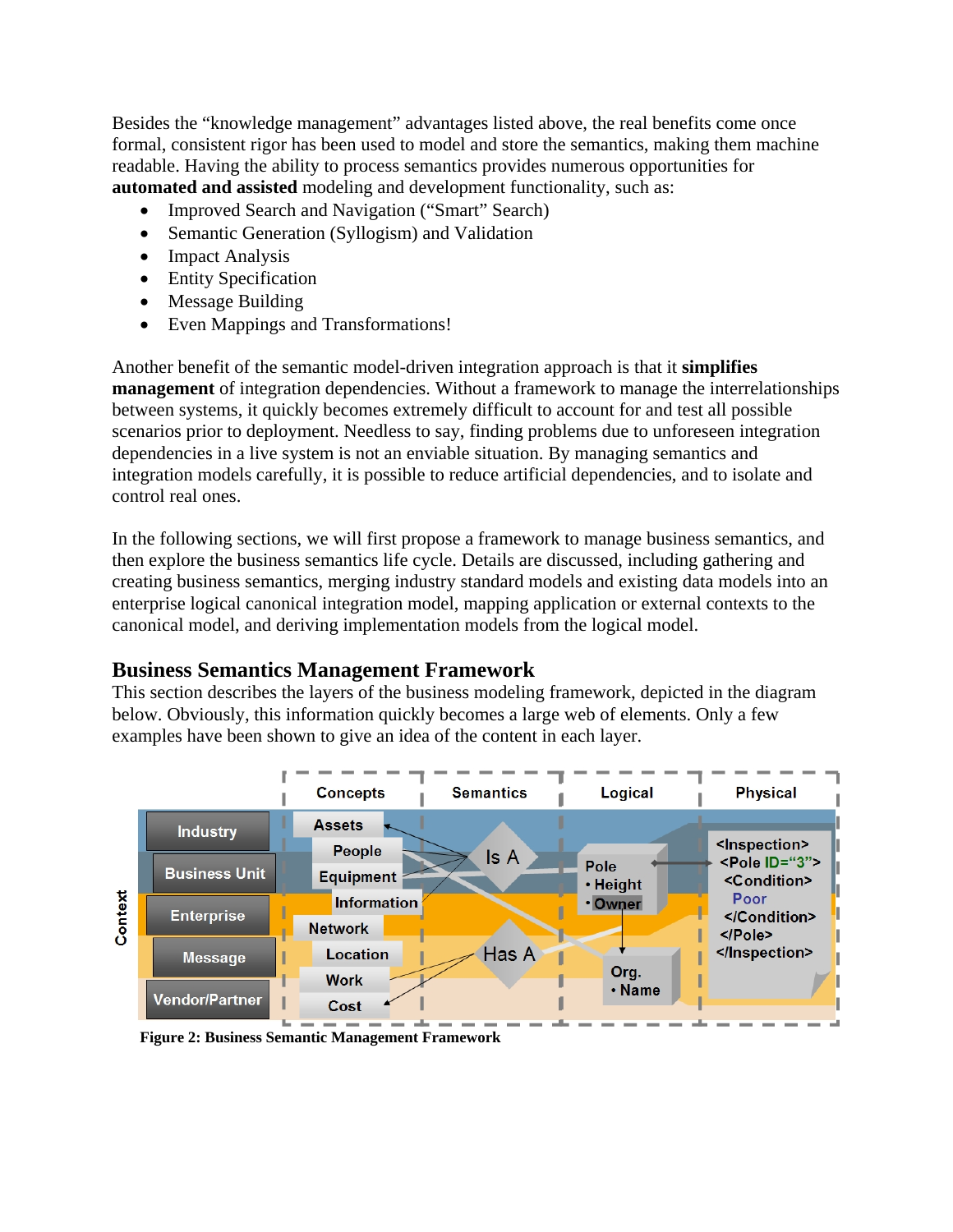### **Context**

In this framework, the term "context" is used to denote a subset of the overall collection of model elements, within which the terminology and semantics are consistent for one or more domain models, applications, or organizational groups. Ultimately, the goal for improving interoperability is to **find consensus** between groups, so that the important semantics are accurately represented within a single context. Transformations into and out of this enterprise canonical context become the adapters through which systems "plug in" to the information bus that transports data and orchestrates processes between users and systems. By storing all models in one place and maintaining relationships across contexts, it becomes much easier to map representations from one system to another and build translation processes.

#### **Business Concepts and Semantics**

The basic goal of the semantic management framework is to build a central repository of concepts and reusable structural models upon which to base integration exchange and other enterprise initiatives. The primary goal of the conceptual model is to reduce ambiguity in terminology, which makes it easier to relate one representation to another. Following is an example of a concept and its definition. Any amount of metadata can also be associated, such as contact, subject area, etc.

#### **Energy Transaction**

Specifies the schedule for energy transfers between interchange areas that are necessary to satisfy the associated interchange transaction.

**Figure 3: Sample Concept** 

The conceptual model can include or be referenced by the semantic network / model, which relates the concepts to each other using relations such as "is a" to denote inheritance or subtype, and "has a" to specify a property. Other relationship types can be defined and used to show ownership, security requirements, dependencies, or any other characteristic important to the business. Following is an example of the semantics of the "Energy Transaction" concept.



**Figure 4: Sample Semantic Relations**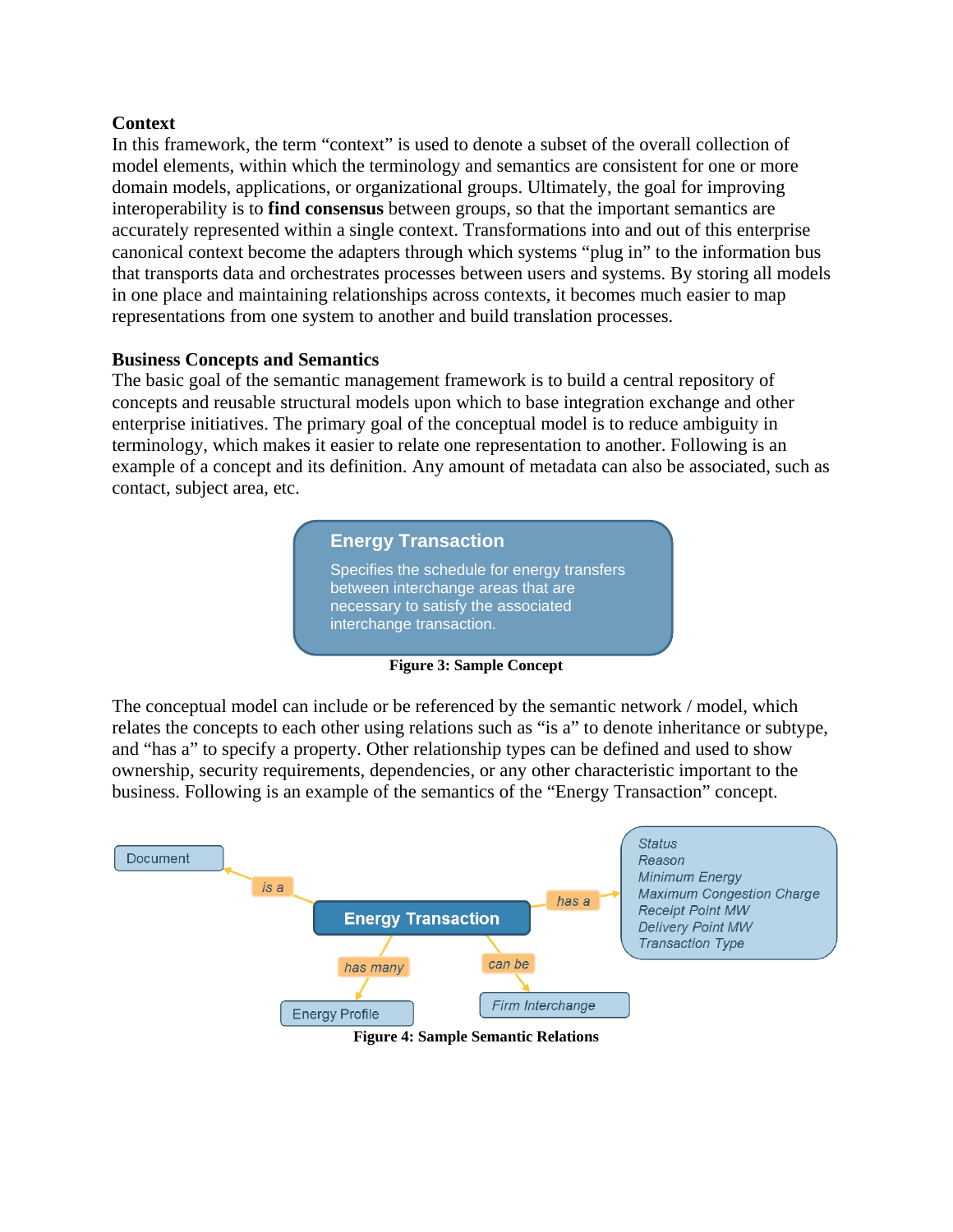### *Organization*

It is important to realize that the semantic model can be as granular, specific, and detailed as one wants to make it, so the key to delivering benefit is to approach the modeling effort from a practical perspective. This is done by first spending just enough time to build and gain consensus on the backbone of the entire conceptual model, with the assistance of key business owners, in order to divide the model into appropriate **subject areas** that can act as anchors to hold the model together. Then, during implementation of a specific integration, the details for new parts of the model are iteratively added.

Some of the subject areas will not correlate to organizational divisions or business processes, since they are fundamental aspects of the business about which many groups need and share information. However, a good starting point is to identify the collections of reference data, and create subject areas for each set managed by a different application. Not all elements will receive the same amount of attention. For example, legal matters are often carefully modeled and tracked, but the information is not often shared between systems.

The initial modeling effort should focus on **master reference data**, the long-living entities involved in and referenced by multiple processes and transactions. Typically, for energy utilities, the subject areas will include the high-level dimensions listed below.

- People and Organizations (e.g. Customers, Workers, Partners)
- Assets and Equipment (e.g. Generating Unit, Meter, Vehicle, Database)
- Network Topology (e.g. Segment, Circuit)
- Geography and Locations (e.g. Boundary, Water Body, Transportation Route)
- Time (e.g. Reporting Period, Schedule Interval)
- Documents (e.g. Agreements, Standards, Procedures)

These subject areas are then tied together with **functional and transactional** concepts, that track what is planned to happen, what actually happened, when it happened, and what equipment or people were involved. Ultimately, managers get a much clearer view of how resources are being used and where improvements are necessary.

- Project and Work Management (e.g. Work Order)
- Logistics and Scheduling (e.g. Project Plan, Energy Schedule)
- Supply Chain and Procurement (e.g. Purchase Order)
- Financial Accounting (e.g. Invoice, Budget, Project)

Because these conceptual entities are used across a number of business processes, one of the most important pieces of metadata that can be gathered during the initial stages is the list of groups or processes that have a stake in each conceptual area or entity, and which would be most impacted by changing representations or processes. In addition, the governance process may require that a single individual is accountable for managing each part of the model, and is authorized to approve changes to the model after technical impact analysis has been performed.

In the first stage of development, the business concepts and semantics are defined using free text, diagrams, mathematical definitions, and other unstructured information. The business semantics are initially intended to provide the business meaning to be understood by humans. The conceptual model is useful for organizing and governing data entities, as well as building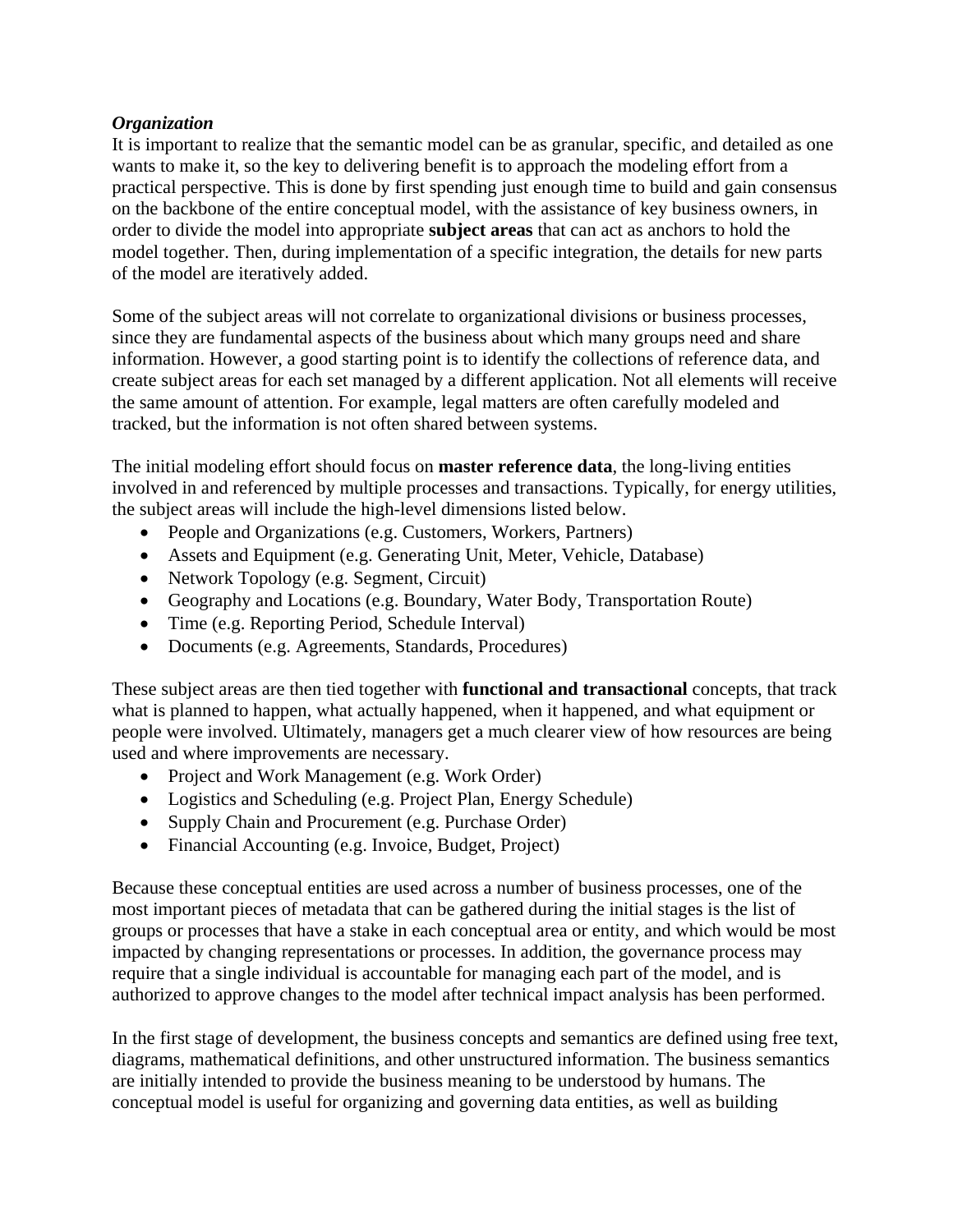consensus on what terminology should be used, as well as common synonyms. Dictionary entries can be used directly in system help, especially in analysis and reporting applications to provide short-term benefits to the business.

### **Logical Model**

In order to be understood by applications and systems, the business semantics are given shape using a platform independent modeling (PIM) language such as UML or IDEF, resulting in a logical model. These logical structural and process models, also organized by subject area and context, are used as the basis for building application, information, and service interfaces between systems and organizations. They can also be utilized to generate or build system database structures, taxonomies and ontologies, code, reports and documentation.

Building the enterprise logical model requires careful consideration of modeling constructs such as normalization, granularity, abstraction, inheritance, composition, and association. The model is organized so as to implement the data requirements in an efficient and manageable way.

An example is shown below of a portion of the IEC TC57 Common Information Model (CIM) for Energy Utilities. This model was used to build the message schema shown in the next section.



**Figure 5: CIM Logical Model in UML Notation**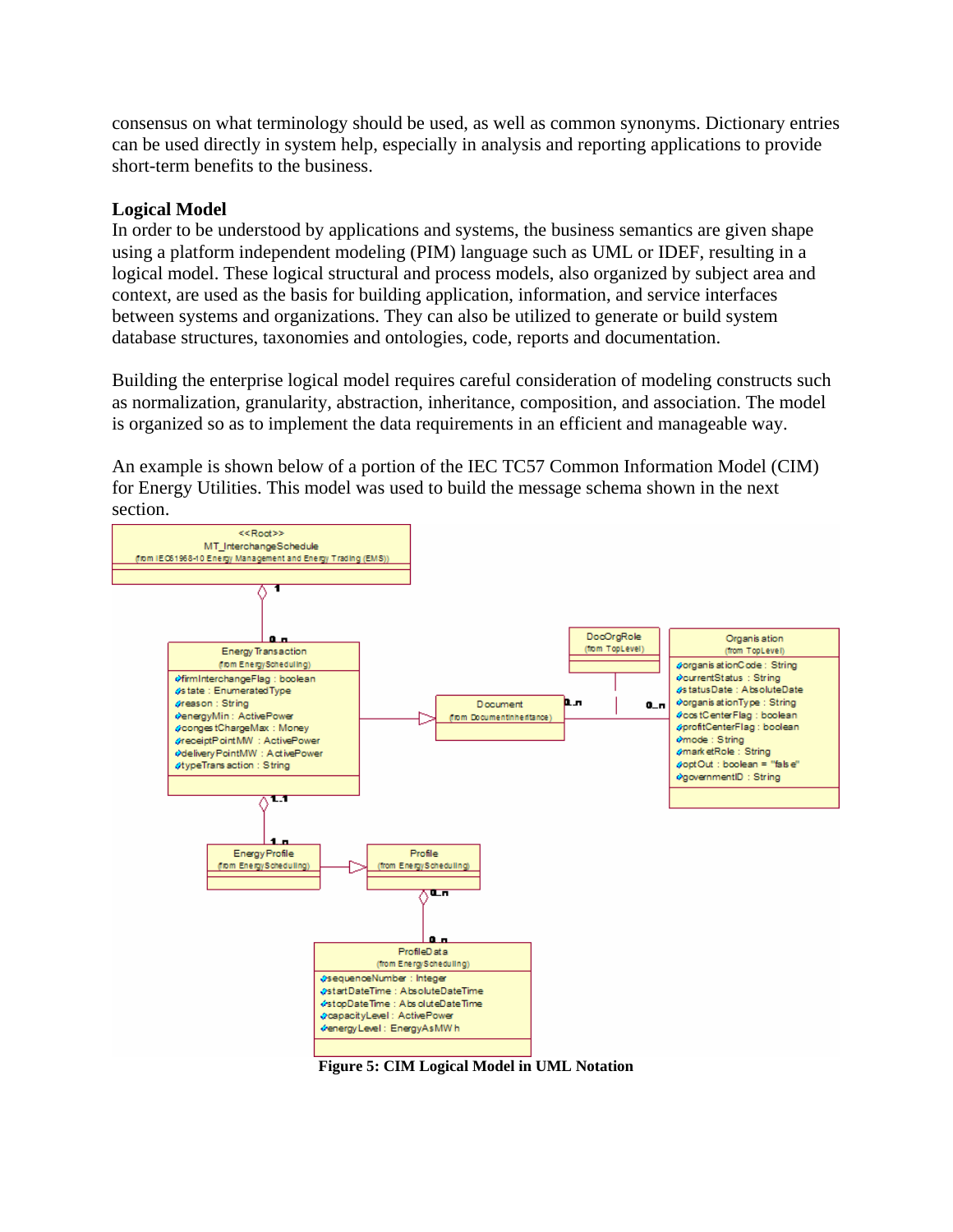The semantics of a fairly abstract logical model like the CIM are spread across many layers within the model, so that attribute concepts that are shared by a large number of "leaf" entities are typically held within an ancestor class from which all appropriate child entities inherit. This maximizes reuse within the model, but is often confusing to business users and even to developers. For example, breaker status (e.g. open / closed) is not an explicit attribute of the breaker class. Instead, it is held within another section of the model that allows measurements and other operational properties to be associated with the appropriate network entities. Managing the semantic model explicitly, independent of the logical models aids in conveying the business concepts without confusing them with a specific structure. It also provides stability, because process models can be loosely coupled to logical structures using the layer of indirection that the separate semantic model provides.

#### *Options*

It is possible to construct logical models without a separate conceptual or semantic view. In this case, the concepts and semantics are specific to each logical view, and it is more difficult to reuse those layers in other contexts. It is also possible to build the conceptual / semantic model independent of the logical models, but the lack of those relationships across domains and contexts reduces opportunity for reuse, impact analysis and other assisted or automated functions.

It is also worth noting that each logical model actually contains concepts and semantics, so it is possible to generate semantics from a logical model. However, the benefits of conceptual and semantic consistency can only be achieved by linking multiple logical model contexts to a common semantic view. The ultimate framework links each logical model context to the concepts and semantics that it implements, providing the most opportunity for consistency and reuse, and enabling the creation of automated and/or assisted mapping and validation functionality.

## **Physical Model**

For each implementation technology target (such as web services or relational databases), platform specific models (PSM), such as physical schemas, are defined (using data definition languages such as XSD and SQL), which are based on, and hopefully generated from, the desired logical model context. For system integration purposes, message contexts are used, which are derived from the enterprise logical canonical model, but which contain only the information to be passed between systems. This process can be performed manually, but given the proper framework organization and tools, many of the steps can be automated, in order to allow semantic changes to be cascaded into each representation that uses those changed elements. A sample physical model (XSD) is shown below.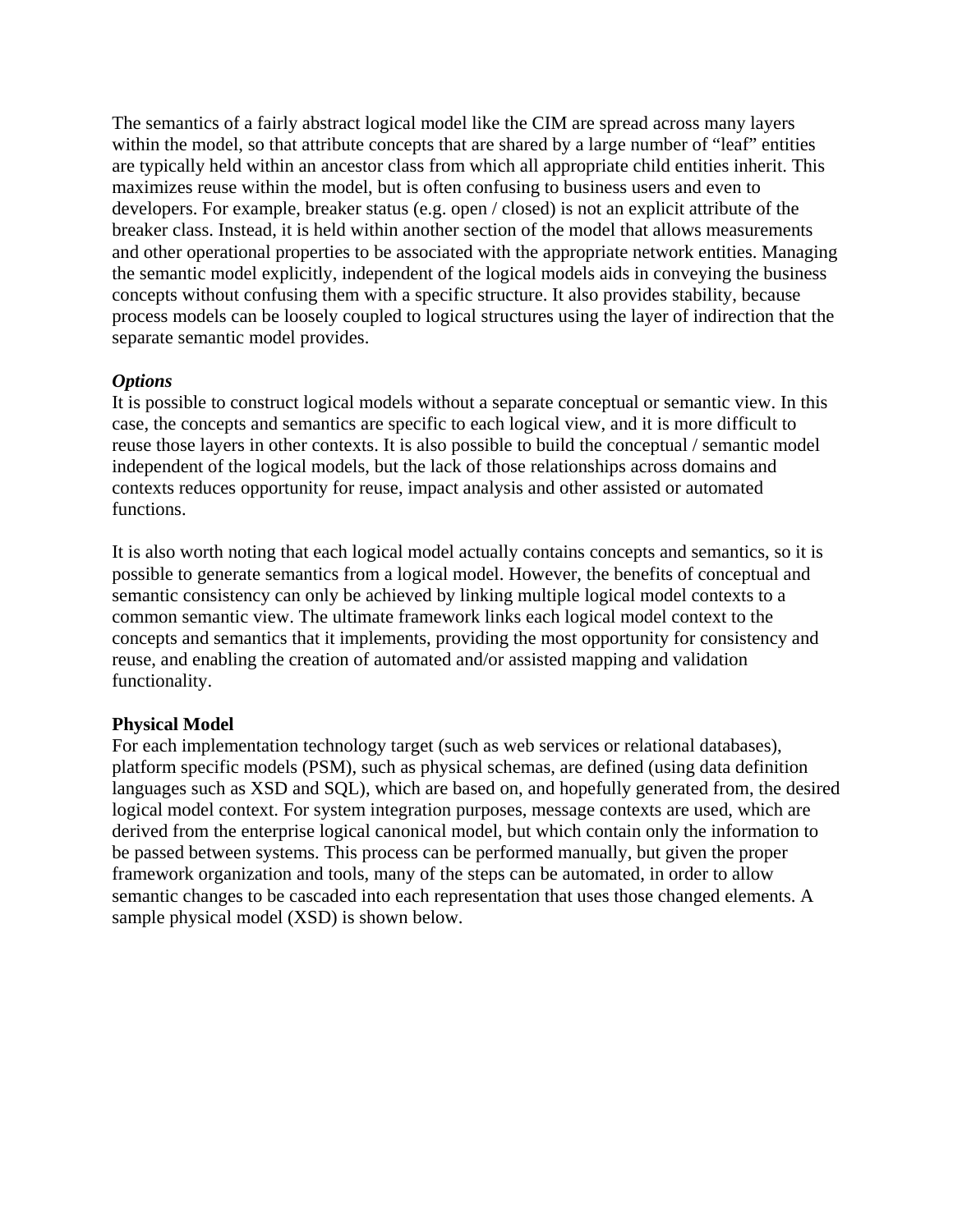

**Figure 6: Sample XML Schema Physical Model** 

The physical model design process maps the more general logical modeling concepts to concrete physical modeling concepts, and then configures the physical model representation to address performance concerns, referential integrity, optionality and cardinality, restrictions of data types, and other implementation specific issues.

The framework shall address the following concerns:

- **Physical Model Naming and Design Rules** The NDR is a specification that defines the general principles and transformation rules of deriving the physical model from the logical model. Based on the NDR, all implementation models will be derived consistently and predictably. This specification first guarantees that the business semantics can be conveyed from logical model to physical model unambiguously. Second, because the physical model is predictable and consistent, it is easy to set up code generation rules. These two advantages will let the business semantics flow correctly from the logical model all the way down to the code level.
- **Model Configuration Management** Based on the NDR, the framework shall allow users to configure the physical model structure and representation. It also needs to provide users capability to address implementation specific issues. The configuration management needs to be a repeatable process so that users can use generate the final physical model correctly.
- **Automatic Testing** Automatic testing provides functions to prove if the derived physical model validates against all utilized schemas (such as XML Schema, WSDL, etc.), conforms to the NDR, meets the performance requirements, and satisfies the data integrity checks.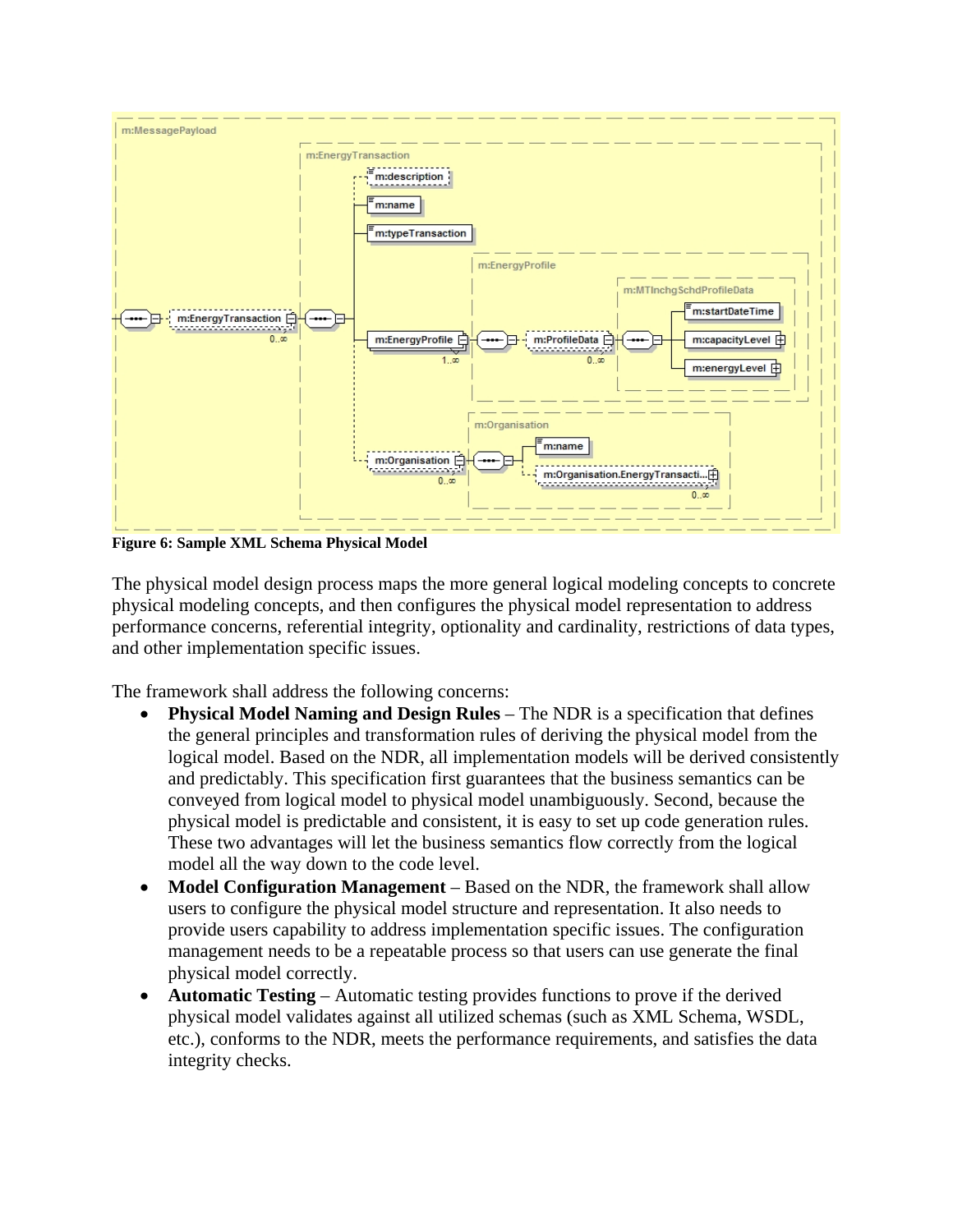## **General Considerations**

The overarching design goal of the modeling framework is to separate the models into layers that maximize reusability, and to provide views appropriate for different roles and usage patterns. The conceptual / semantic layer is appropriate for business users. Power users and subject matter experts (SMEs) should not only be able to view this layer, but should also be able to contribute to the refinement of it. Logical models are in the next layer, allowing designers and architects to implement the semantics consistently in a technology independent way. Developers then use those models to build platform specific schemas. The following diagram provides a high level view of the business information metamodel by role, containing the three layers discussed.



**Figure 7: Business Metamodel Organization Layers** 

During the modeling process, the framework shall support:

- **Iterative Modeling** It typically takes several modeling iterations to sufficiently capture all concepts and details required by the business. In the early stages, a high level model is built to capture the major concepts and serves as a starting point  $\left[6\right]$ . With each project iteration, more accurate models will augment and/or replace the early models.
- **Model Consolidation** Building these models from scratch may not be practical given the complexity of the utility business domains. Leveraging industry standards such as CIM, GML and other existing models may dramatically reduce the modeling time and increase interoperability. Because these existing models are designed with different styles and modeling technologies, the framework shall first provide the capabilities to consolidate the differences and build a unified model which can be further crafted to serve as an enterprise logical model. Some of the capabilities required are listed below.
	- o **Import**  The framework must be able to read models in various formats into the modeling environment. Common formats include XMI, XSD, and SQL. It must be possible to reverse engineer, include and modify these model elements within other contexts.
	- o **Reference**  It must also be possible to build a new model out of elements referenced from imported models. Links to source models should be maintained in order to allow acceptance of external changes.
	- o **Extension** Extensions are useful when adding additional capabilities to a model that not all consumers or contexts will use. For many model consolidations, it is possible to stitch two domains together by extending a set of common elements with imported or referenced entities and associations.
	- o **Overriding** This capability allows data types or other model configurations to be changed within a specific context. The change may be to make an element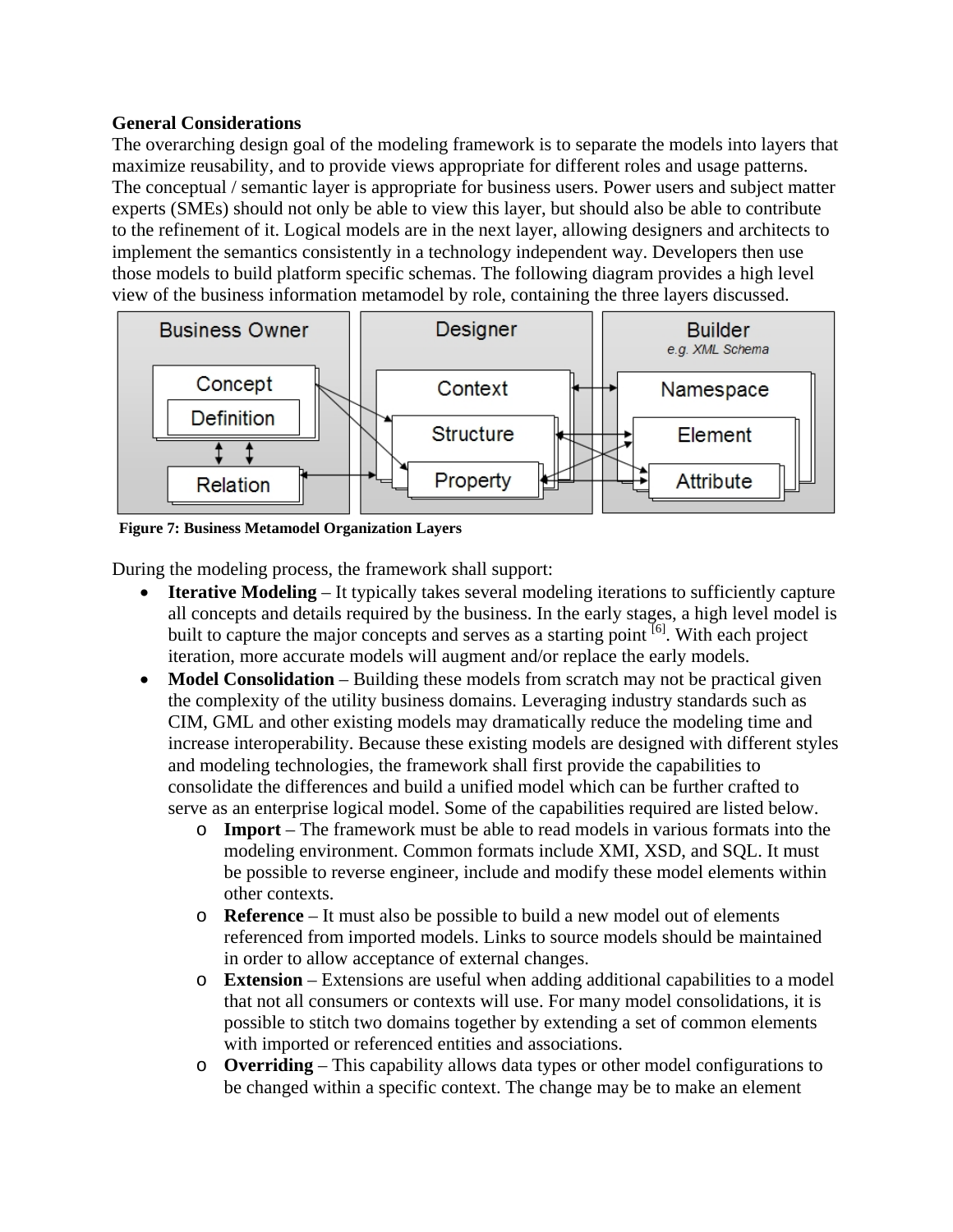optional, or to change an enumerated list of possible values, or even to remove an attribute or element.

- **Collaborative Modeling** The framework shall provide the capability for concurrent update access by modelers, analysts, and business owners. This may be implemented by partitioning the model by subject area and allowing users to lock one section for changes while others can lock and update other sections, or it may provide finer-grained control by allowing users to make changes in a workspace and post those changes as a whole when finished. Conflict detection and resolution may be necessary to ensure consistency and integrity of the models.
- **Software Configuration Management** This includes controlling, tracking, and managing changes, as well as grouping them into releases.

## **Context Usage**

Use of context to combine and refine models for a specific situation is a fairly new concept in modeling. In this section, several types of contexts are presented, with discussion around how they relate to each other and can be used toward creating a semantically consistent integration framework and platform.

The overall approach of combining and refining reference models is shown below.



**Figure 8: Relationship between Contexts** 

Ensuring consistency of the business semantics requires identifying and collecting all models and semantics currently in use, and then consolidating and combining them into a single, consistent model from which enterprise models can be derived. Using this approach, the mapping into and out of the enterprise context is done once for each input (endpoint) context, and is then maintained and reused for all applications, including integration (messages, gateway interfaces, etc.), business intelligence (reporting and analytics), as well as other enterprise initiatives such as business process and performance management, master data management, and others.

The following diagram shows an example of this process, for energy industry standard models. Input models at the top are combined, filtered and refined through the modeling process to construct the enterprise canonical model context. The semantics, shown along the left side, are linked to each model to ensure consistency, and to maintain the mapping back to a single cohesive set of concepts, through which transformations can be derived.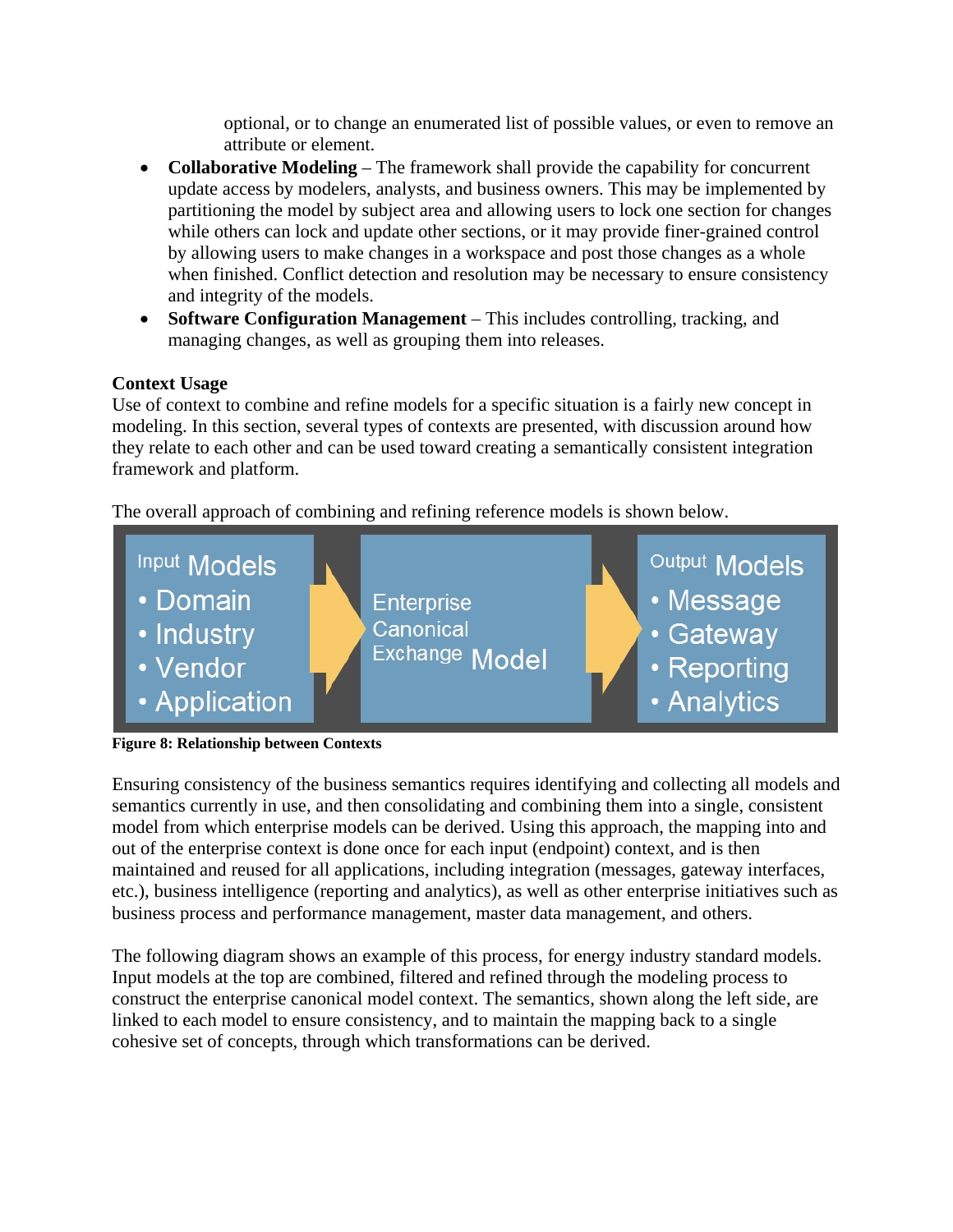

**Figure 9: Enterprise Canonical Context Construction** 

These layers are just examples, meant to illustrate how contexts might be refined through a multi-step process in order to arrive at the final model for a particular purpose. The refinements would likely be grouped into fewer context layers, and are only shown individually to illustrate the refinement process. The changes within each context will ultimately be specified as extensions, overrides, and other transformational adaptations from a parent representation, instead of static views. This way, changes can be grouped and maintained at the appropriate level within the model so that they can be applied consistently to lower levels.

## **The Life Cycle of Business Semantics**

In this section, we lay out the overall picture of the business semantic life cycle. It helps us understand how business semantics are created, captured, maintained, and used.

A business system can be summarized as interactions between humans and applications. Business semantics are represented, transferred, and interpreted throughout out the business system by humans and applications. The primary semantic flows are categorized in reference [1] as human to human (H2H), human to application (H2A), application to human (A2H), and application to application (A2A). The business semantics originate from the humans and applications that produce exchange messages. In an ideal situation, the business meanings would be carried by exchange messages, and delivered to human and application message receivers, who would correctly interpret the business meanings contained within the exchange messages. There are four important phases in the life cycle of business semantics, as depicted in the following diagram.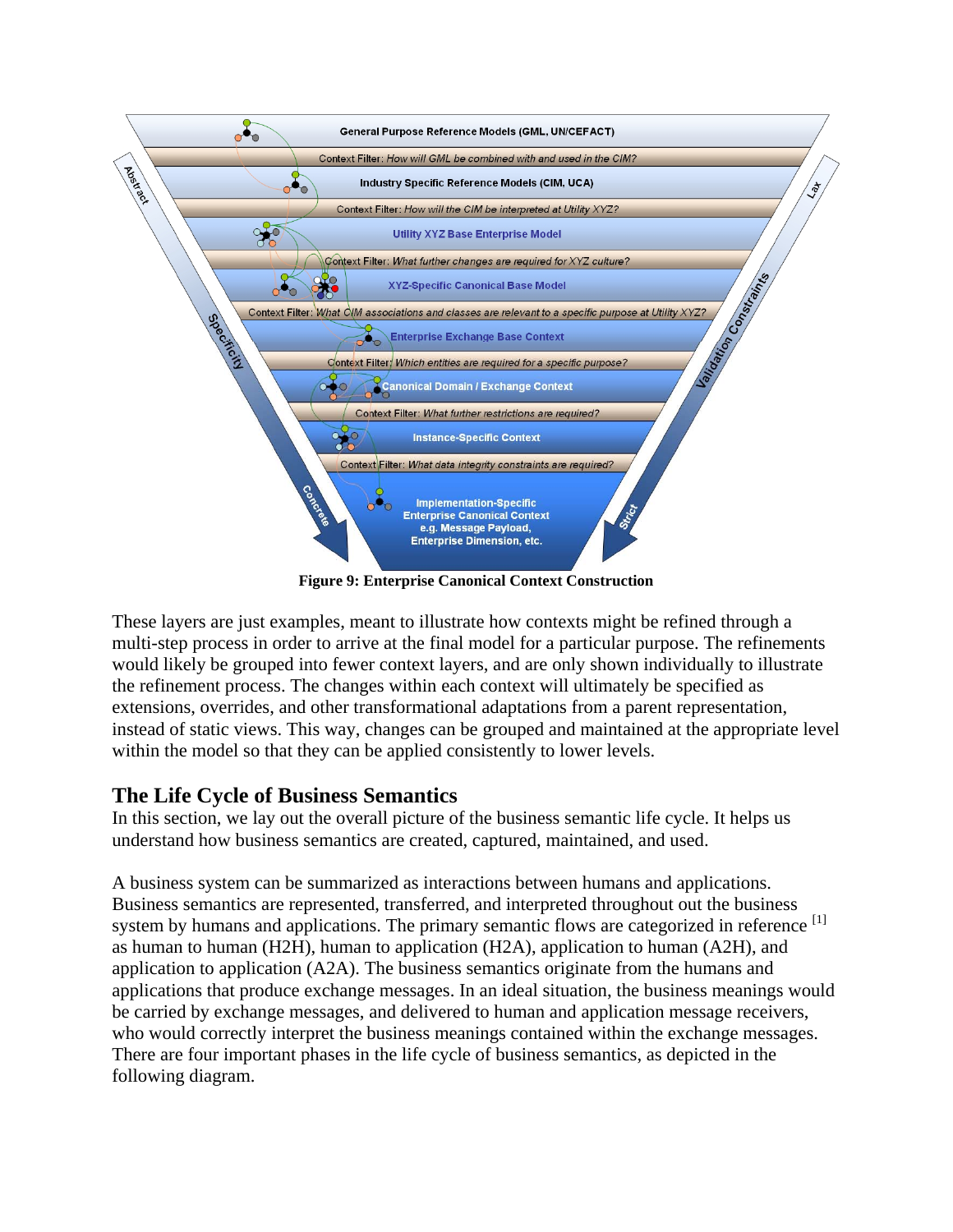

#### **Figure 10: Lifecycle of Business Semantics**

#### **Creation of Business Semantics**

Because the business semantics originate from humans and applications, business requirements are the primary source from which the business meanings should be discovered and captured. The discovery and creation of business semantics includes:

- **Requirements Gathering** This process gathers business requirements from the subject matter experts and business analysts familiar with the business processes in a specific subject area. Data dictionary and other meta-data information (including existing models), system requirements and designs, and business processes are all useful for discovering and verifying semantics <sup>[1]</sup>.
- **Discovering Business Meanings** Based on the requirements collected in the previous step, this process uncovers the business meanings which are represented with terms, free text, diagrams, mathematical equations, and other unstructured information. These informal representations of semantics are the first step towards making them useful to machines.
- **Creation of Business Semantics** After business meanings are discovered from various sources, enterprise-wide business semantics are created to specify relationships between concepts, constraints, and additional specifics. This process refines and consolidates the business meanings from different sources and creates standard, approved terminologies, vocabularies, data dictionaries, descriptions, and other information to represent the business semantics such that it can be agreed to and understood by humans across organizational boundaries.

#### **Representation of Business Semantics**

Business semantics play a key role in optimizing interactions between humans and applications. But understanding by humans is only one piece of the puzzle. Business semantics also need to be understood and commonly represented by applications. In order to make the business semantics understandable by machines, a modeling language is used to express the terms, descriptions, and relationships that unambiguously specify and convey the business meanings. This modeling process creates a representation of the business semantics with various modeling components and concepts which are used for code generation, validation check, mapping, and other functionality.

A wide variety of technologies can be used to represent the business semantics. The different approaches are listed in the following table.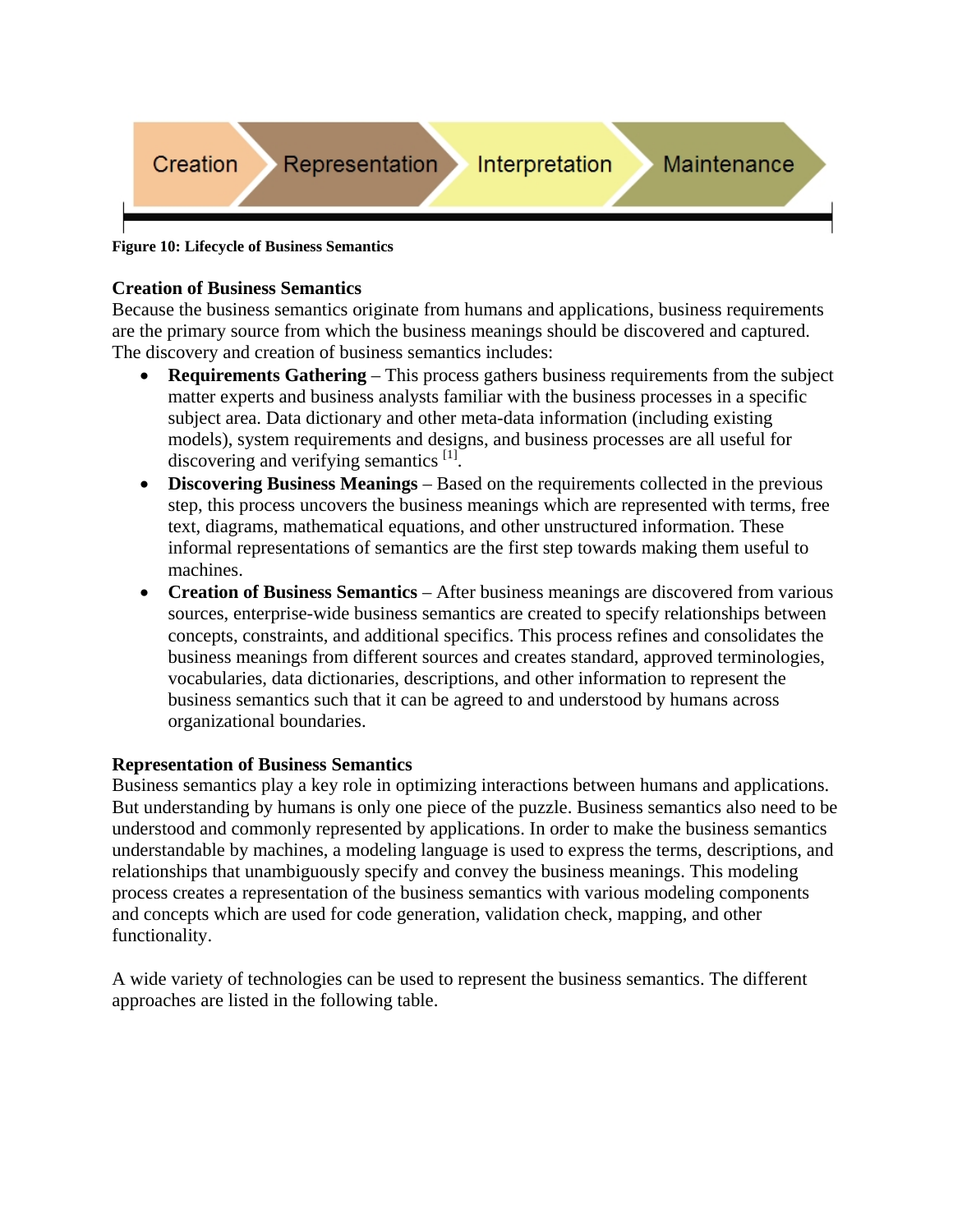| Technology /<br><b>Approach</b>          | <b>Design Considerations</b>                                                                                                                                                                                                                                                                                                                                                                                                 |
|------------------------------------------|------------------------------------------------------------------------------------------------------------------------------------------------------------------------------------------------------------------------------------------------------------------------------------------------------------------------------------------------------------------------------------------------------------------------------|
| <b>Free Text</b>                         | Requires least modeling expertise and rigor, but provides the<br>least opportunity for benefit. Does not allow machines to<br>interpret or process the semantics.                                                                                                                                                                                                                                                            |
| <b>Semantic Model</b><br>(e.g. RDF, OWL) | These technologies associate concepts using a named relation<br>such as "is A" (to denote inheritance), and "has A" (to denote<br>structures such as properties and associations). Different tools<br>support different relations, and new relation types can be<br>defined and used. These technologies present the most risk,<br>due to complexity and immaturity, but they also provide the<br>greatest potential reward. |
| <b>Logical Model</b><br>(e.g. UML, IDEF) | Logical modeling technologies have become widespread, and<br>they are used most often to represent business semantics. By<br>deriving physical models from an enterprise canonical model,<br>semantics can be preserved and reused across integrations.<br>However, advanced functionality such as automated mapping<br>will not be supported.                                                                               |
| <b>Physical Model</b><br>(e.g. XSD, SQL) | Using this approach means there is no representation of the<br>business semantics except that which is implied in the physical<br>models. Though physical models do imply semantics, using this<br>layer as the only representation provides the least ability to<br>provide functionality and manage consistency between models.                                                                                            |

#### **Interpretation and Use of Business Semantics**

Up to this point, we have explained the processes involved in creating and representing business semantics. We have created business semantics with the terms, vocabularies, descriptions, and other unstructured information to help human to understand. We have created logical/physical model to convey the business meanings. And we know that the ultimate goal is to have business meanings communicated and interpreted unambiguously by humans and applications. This section discusses some approaches that can be used to solidify the semantics within applications, developers, and business users.

Publication, consensus building, and training are required to provide a **visible repository** of the semantics in their various states of refinement and acceptance. Processes and rules should be well defined, so that the changes can be carefully controlled but highly collaborative. As concepts and semantics become finalized, they can be referred to and used in knowledge portals, help text, reporting applications, and other destinations.

In order to fully convey and maintain semantic consistency, and in order to fully utilize and benefit from the semantic model, **mappings** are required, to relate the new concepts and structures to those business users and IT developers are familiar with. Mappings between the semantic model and the logical model help ensure that the enterprise logical canonical model captures every aspect of business semantics. The semantic model can be used to assist in mapping domain and reference logical models (endpoints, messages, and industry standard or other external models) to the canonical model, and to each other through the canonical model.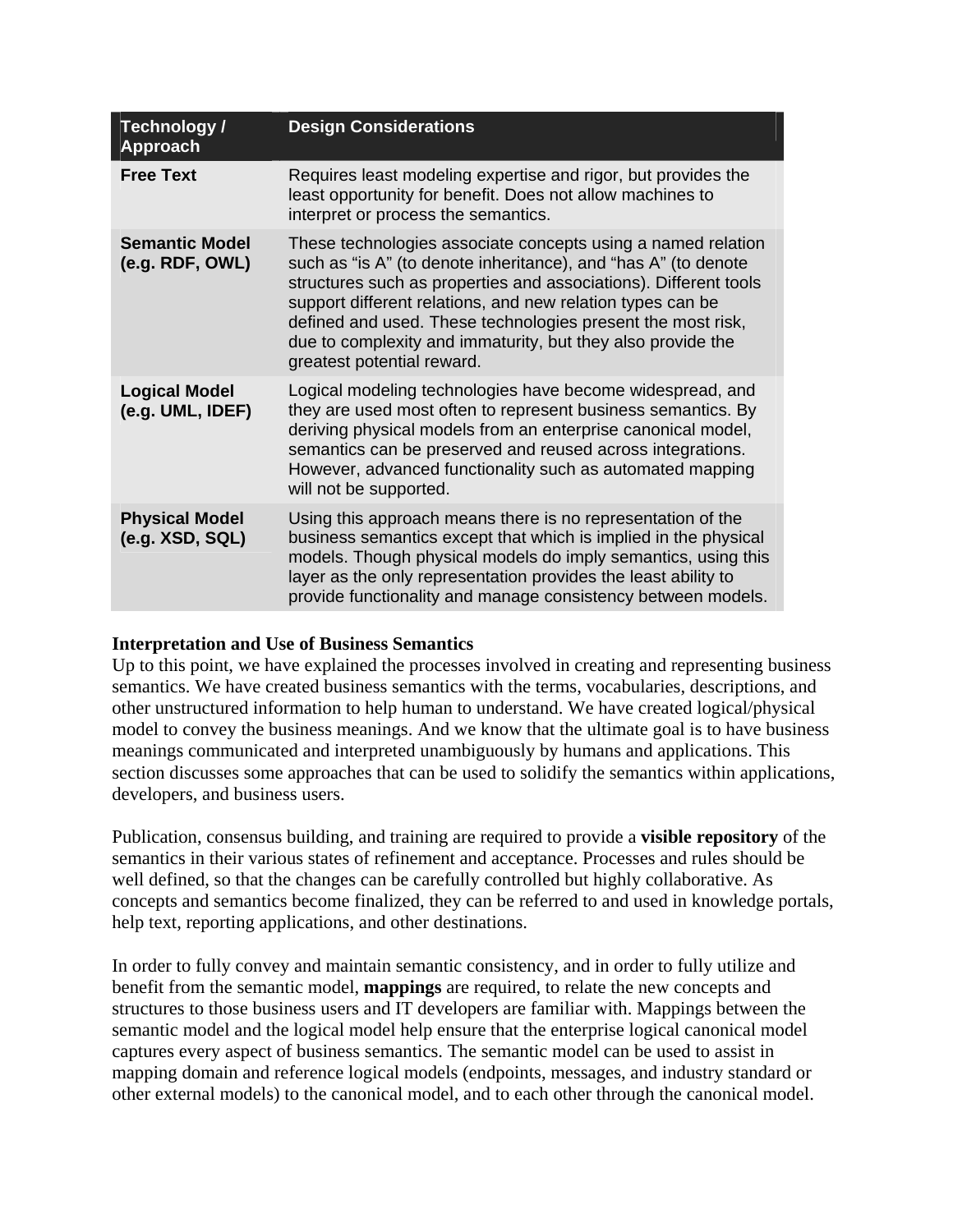These mappings specify the high-level transformation between system models, including structures, properties, and even values.

### **Maintenance of Business Semantics**

If there is one constant in business, it is change. Inevitably, changes will be required to extend the model to augment existing entities, encompass additional entities, improve performance, or more accurately represent the business. There are a number of strategies that can be employed to control and minimize impacts of changes.

- **Governance** The methodology assumes that all software changes are approved by an authorized owner or group, are then targeted for a specific deployment release, and are then specified and implemented. The process should be well defined and continually improved, so that coordination and control can be achieved to reasonably prevent expensive production problems, project rework, and cancellations caused by false assumptions, poor communication, or unmet dependencies; and so that quality, security, and compliance can be continually increased.
- **Extensions** Once consumers have started accepting messages of a certain published format, it is best not to change the published format such that those consumers must update their adapters. This backwards compatibility is accomplished by only adding optional elements (extensions) to existing formats. Changes to existing elements, or removal of elements that would break existing consumers should be avoided.
- **Transformations** Many representations can be easily adapted to another representation using a transformation within the orchestration layer that can provide a way for existing services to communicate with new services.
- **Artifacts** One or more documents should be produced and approved as a result of the modeling process, including requirements, issues lists, service and interface specifications, model change log, and release notes, in addition to code artifacts.

Once integration interfaces have been built, changes to the model must be carefully controlled. This is one area where the hard work of building the model framework really pays off. Because the existing configuration is stored in a traceable repository, impact analysis can be performed to find systems using the impacted data elements.

## **Best Practices**

This section provides some tactics for mitigating the risks that commonly cause problems.

| <b>Start Simple</b>                           | It is easy to bite off more than you can chew. Start with simple tasks involving<br>business owners, such as a conceptual dictionary, and build slowly.                                                                                                                                                                                                                                                                                                                                                        |
|-----------------------------------------------|----------------------------------------------------------------------------------------------------------------------------------------------------------------------------------------------------------------------------------------------------------------------------------------------------------------------------------------------------------------------------------------------------------------------------------------------------------------------------------------------------------------|
| Manage the<br><b>Culture</b><br><b>Change</b> | Enterprise integration is a paradigm shift that requires cultural change as well as<br>technology change. Often the culture shift is the more difficult hurdle to clear.<br>Using the model to force change too broadly or quickly into the IT environment<br>is usually met with resistance, and may ultimately result in the model's failure.<br>Include training to explain the approach, slowly build the model using short<br>iterations, and provide short-term benefits to all departments if possible. |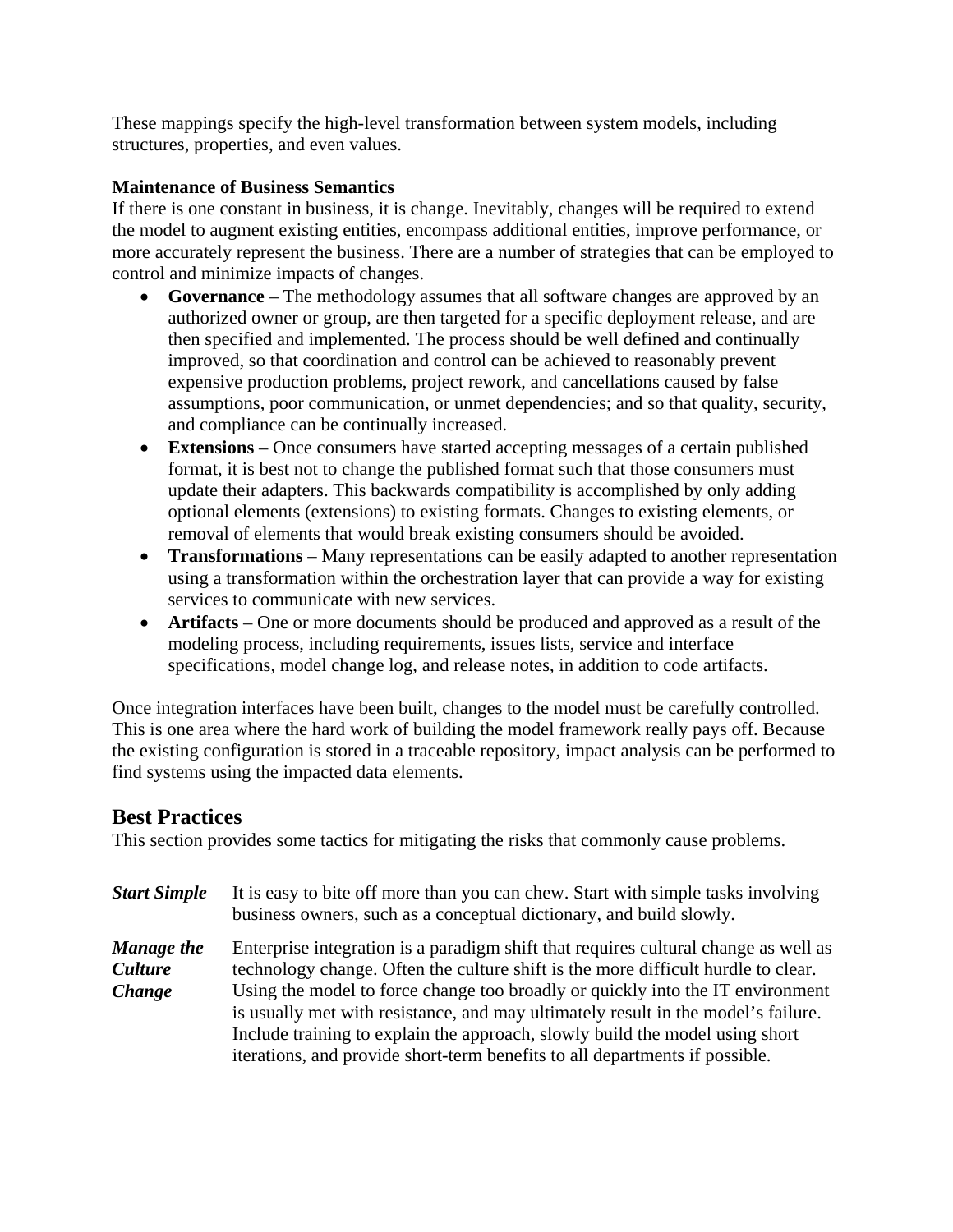| Keep it<br><b>Simple</b>       | It is easy to create a model and framework that is more complex than it needs to<br>be. At every turn, try to use the simplest approach that will provide good benefit.<br>Leave automation out in the early stages, until it becomes necessary.       |
|--------------------------------|--------------------------------------------------------------------------------------------------------------------------------------------------------------------------------------------------------------------------------------------------------|
| <b>Commitment</b>              | Managing an enterprise model is not easy, and is not a "project" activity, but a<br>long-term strategy. The organization must have the resources, experience and<br>commitment to build and maintain the model.                                        |
| Leverage<br><b>Investments</b> | The enterprise modelling activity must leverage historical investments in<br>existing models and metadata as well as existing resources and training.                                                                                                  |
| Coordinate<br>with Projects    | Especially if usage of the enterprise model is mandated for new integrations, the<br>modelling team must have enough resources to quickly respond to projects, to<br>make sure that projects are not waiting for updates to or outputs from the model. |

# **Conclusion**

Enterprise modeling can be a daunting undertaking. A typical utility may have hundreds or thousands of data entities, utilized by numerous applications and databases. However, automating the flow of information between systems, and improving data accessibility, quality, and integrity can provide huge cost savings. Information management and integration have moved to the forefront of system engineering. This paper has explored one aspect of information management, the management of business semantics within information models. While this field is still young, tools are rapidly emerging that will enable data modelers and enterprise architects to create and maintain a consistent, reusable view of semantics and information. Once this model repository is built, the information can be used by every department to better understand application data, and to build standard integration interfaces, analysis, and reporting applications.

# **Glossary**

A glossary of the key terms in this paper is included below.

| <b>Term</b>             | <b>Definition</b>                                                                                                                                                                                                                                                                                                                      |
|-------------------------|----------------------------------------------------------------------------------------------------------------------------------------------------------------------------------------------------------------------------------------------------------------------------------------------------------------------------------------|
| Concept                 | Concepts represent ideas and objects important in a system. Concepts are the top<br>of the metamodel inheritance hierarchy, and are separate from the Terms (i.e.<br>Data Entities, for structural models) used to refer to them. Concepts, Terms, and<br>Contexts form a triangle, to which all other model elements are associated.  |
| <b>Conceptual Model</b> | The conceptual model is a view of the concepts without relationships, but with<br>textual descriptions. It is the least formal representation of information, but is useful<br>in providing a common ground to which more explicit representations are related.                                                                        |
| <b>Semantic Model</b>   | The semantic model adds meaning to the conceptual model by building a directed<br>graph connecting concepts together using semantic relationships such as "is a"<br>and "has a". It is used to represent assertions about the concepts without regard<br>for a specific structure. These facts can then be used for multiple purposes. |
| <b>Logical Model</b>    | The logical model provides structure for the concepts, in an implementation<br>independent language, such as UML or IDEF.                                                                                                                                                                                                              |
| <b>Structure</b>        | Structure is an abstract term for a class or table, in which each "record" (row)<br>contains (a subset of) data fields (columns) defined to be valid.                                                                                                                                                                                  |